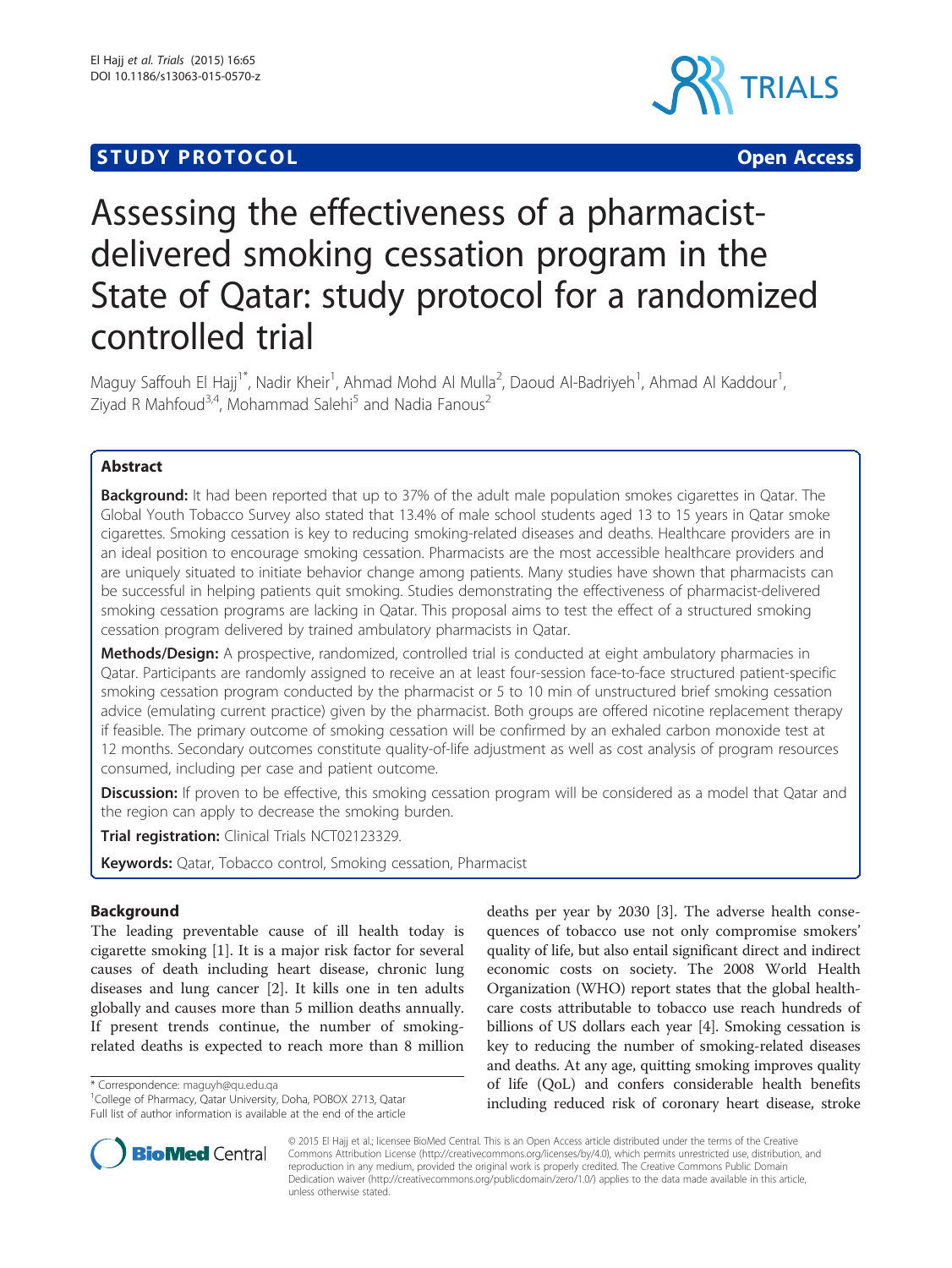and smoking-related cancers [[5,6\]](#page-10-0). The World Bank suggests that if adult tobacco consumption were to decrease by 50% by the year 2020, approximately 180 million tobacco-related deaths could be avoided between now and 2050 [[7\]](#page-10-0). Health professionals are in an ideal position to encourage smoking cessation. A short intervention by them can considerably increase the smoking cessation rate [[8\]](#page-10-0). Of all health professionals, pharmacists are the most easily accessed by the public and are uniquely situated to initiate behavior change among smokers [\[9\]](#page-10-0). They can provide education and advice without prior appointment and with no direct or additional cost to individuals [[10](#page-10-0)]. They regularly interact with patients obtaining medications for smoking-related diseases. In addition, the increased availability of pharmacologic smoking cessation aids including some formulations of nicotine replacement therapy over the counter in pharmacies in many countries gives the pharmacists a distinct opportunity to serve as front-line health providers who can play a major smoking cessation role [\[11](#page-10-0)]. Moreover, available data support the provision of smoking cessation services in ambulatory and community pharmacies. Many studies have shown that pharmacists can be effective providers of tobacco cessation interventions and can be successful in helping patients quit smoking [[12-20\]](#page-10-0) and that these pharmacy interventions can be cost-effective or cost-beneficial [\[21](#page-10-0)-[24](#page-10-0)]. Additionally, in many countries there is extensive support at the professional level for the involvement of pharmacists in smoking cessation. The Canadian Pharmacists Association developed a Joint Statement on Smoking Cessation. This statement promotes the involvement of health professionals including pharmacists in tobacco prevention and cessation [[8\]](#page-10-0). The International Pharmaceutical Federation (FIP) issued a statement of policy on the role of pharmacists in promoting a tobacco-free future [[25\]](#page-10-0). The European Forum adopted a pharmacists' charter on action against smoking, which states that pharmacists should consider smoking cessation as an essential element of their professional responsibilities [\[26](#page-10-0)]. The US Public Health Service published evidence-based clinical guidelines recommending that all health care providers, including pharmacists, should offer smoking-cessation interventions [\[27\]](#page-10-0). The American Society of Health-System Pharmacists' (ASHP) Therapeutic Position Statement on the Cessation of Tobacco Use strongly encourages pharmacists as well as other healthcare providers to integrate identification of tobacco users and delivery of tobacco-cessation interventions into their routine patient care. As per the ASHP statement, these interventions should address five key elements of comprehensive tobacco cessation counseling (the 5 As): (1) asking patients about tobacco use, (2) advising users to quit, (3) assessing their readiness to quit, (4) assisting them with quitting using behavior modification and smoking cessation medications, and (5) arranging follow-up care. If comprehensive tobacco-cessation counseling cannot be provided because of time constraints or practice site logistics, pharmacists can use a truncated 5 A model whereby they ask about tobacco use, advise tobacco users to quit, and then refer patients to smoking cessation providers or programs [[28](#page-10-0)].

In Qatar, tobacco use is a major public health problem that, in addition to the associated morbidity and mortality, constitutes a huge burden on healthcare services. To control tobacco use, Qatar has adopted the international approaches recommended by the World Health Organization (WHO) and regional plan of Arab countries in the Gulf. These approaches are based on three strategies: (1) imposing legislative tobacco control measures, for example, banning smoking in enclosed public places and prohibiting selling cigarettes, tobacco or its derivatives to anyone less than 18 years old, (2) providing smoking cessation services for free in two hospitalbased smoking cessation clinics and (3) implementing antismoking public awareness activities [\[29](#page-10-0)]. Despite these approaches, in Qatar up to 37% of adult males currently smoke tobacco [[30\]](#page-10-0) and 13.4% of male school students aged 13 to 15 years smoke cigarettes according to the 2007 Global Youth Tobacco Survey [[31](#page-10-0)]. Furthermore, smoking-related diseases are the most prevalent in Qatar. Ischemic heart disease, as an example, was ranked as one of the leading causes of burden of disease in Qatar in 2010 [\[32\]](#page-10-0), and Qatar has a higher age standardized lung cancer incidence rate than many countries in the Gulf (8.95 per 100,000) [\[33\]](#page-10-0). In addition, according to a recent survey done by Weill Cornell Medical College in Qatar, at least 1 billion cigarettes are smoked in Qatar each year, averaging 12,000 per individual, and 65 million US dollars (USD) are spent on cigarettes annually; 150 million USD are used to cover the healthcare costs of patients affected by smoking-related diseases [\[34](#page-10-0)]. The potential for pharmacist-assisted tobacco cessation is therefore huge and could have a considerable impact on smoking rates, prevention of tobacco-related diseases and enhancement of public health in Qatar. Around 700 registered pharmacists practice in public and private ambulatory care clinics and in community pharmacies in Qatar. If each of these pharmacists successfully assists just one tobacco user in quitting each month, this would result in more than 8500 quitters annually. However, according to a study conducted by Qatar University's College of Pharmacy and funded by the Qatar Foundation under its Undergraduate Research Experience Program (UREP), Qatar's ambulatory and community pharmacists are not fully engaged in smoking cessation activities. Eighty percent of Qatar's ambulatory and community pharmacists rarely, never or sometimes ask their patients about their smoking status, and 53% rarely, never or sometimes offer smoking cessation counseling to nicotine therapy purchasers.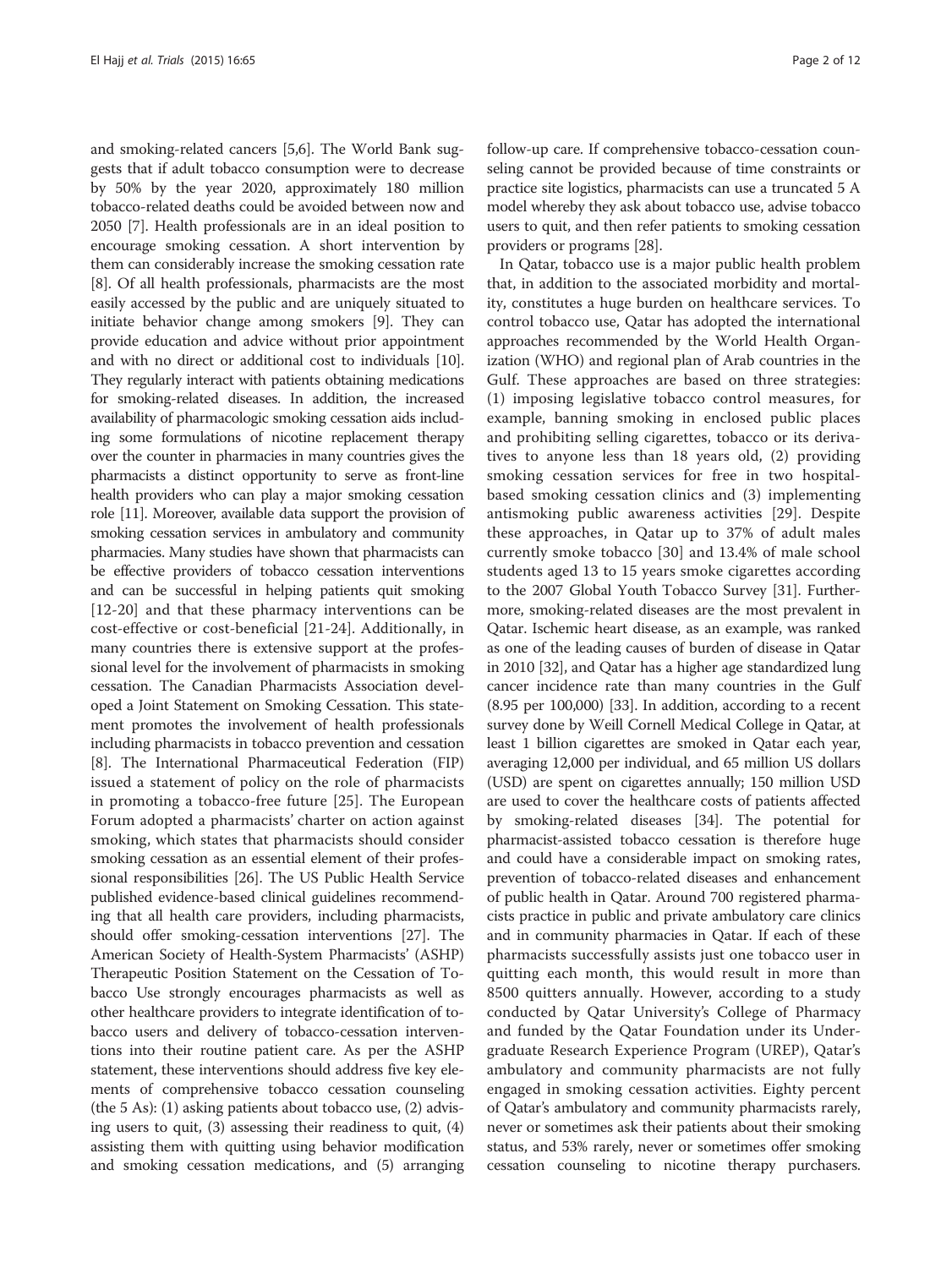When meeting patients who smoke, only 45% of pharmacists discuss the adverse health effects of smoking, 41% assist them in quitting and 16% arrange follow-up sessions with them to assess their progress in quitting smoking. However, more than 85% of pharmacists are interested in providing smoking cessation counseling and believe that it is an important activity [[35\]](#page-10-0). The pharmacists' perceptions regarding the importance of smoking cessation can be transformed into action if a smoking cessation model is provided that these pharmacists can use in routine practice. Unfortunately, an intensive, patient-specific program of smoking cessation designed exclusively for implementation in community and ambulatory pharmacies is not available in Qatar. In addition, evidence regarding the effect of such a program is lacking in Qatar.

Also important, in addition to the numerous knowledge gaps identified above in relation to Qatar, there are also no data on how cost beneficial the running of smoking cessation programs like the currently proposed one is, added to a lacking data on the associated resource implications in the pharmacy setting from the Qatari perspective.

#### Study objectives

This proposal describes a study that is currently being implemented in eight public and private ambulatory clinic pharmacies in Qatar. Our hypothesis is that a patientspecific structured smoking cessation program delivered by smoking cessation-trained ambulatory pharmacists would be significantly more effective in helping smokers stop smoking and achieving long-term smoking abstinence than brief unstructured pharmacist-delivered advice.

We also hypothesize that quitting smoking would lead to significant improvement in health-related quality of life. The study objectives are:

- Primary: To test the effect of a face-to-face structured patient-specific smoking cessation program delivered by trained ambulatory pharmacists on smoking cessation rates in Qatar
- Secondary: To assess the change in health-related quality of life in quitters vs. non-quitters
- Secondary: To explore the resource utilization of implementing the smoking cessation program as delivered by the ambulatory pharmacists in Qatar. This is a cost analysis of the overall cost of running the proposed patient-specific cessation program, including cost-effectiveness analyses.

# Methods/design

# Study design

The study is a prospective randomized controlled trial comparing the effectiveness of a face-to-face structured patient-specific smoking cessation program conducted

by trained ambulatory pharmacists versus brief unstructured pharmacist-delivered advice on smoking cessation rates.

## Study sites

The study is implemented in eight public and private ambulatory pharmacies in the State of Qatar. These pharmacies are located within large ambulatory clinics that serve a large proportion of the Qatar population. To prevent cross contamination with the study, none of these clinics has established smoking cessation programs. Each study pharmacy is staffed by at least three pharmacists. Two pharmacists from each pharmacy are invited to participate in the study. The study is taking place in a semiprivate area in the pharmacy. This area is secluded enough to ensure adequate patient confidentiality.

#### Study pharmacists' training

Prior to starting the study, each study site pharmacist was sent a copy of the study methodology along with a written literature review on smoking cessation and asked to study the material.

Two to three weeks after receipt of the material, the study pharmacist attended a 2-day (8 h/day) smoking cessation training workshop that was organized by the Hamad Medical Corporation (HMC) smoking cessation clinic team and Qatar University (QU) College of Pharmacy.

The training team consisted of Dr. Ahmed al Mulla (Public Health and Disease Control Consultant and HMC smoking cessation clinic head), Dr. Maguy El Hajj (Study Principal Investigator/Assistant Professor and CPP Chair at QU College of Pharmacy), Dr. Nadir Kheir (Associate Professor and CPPD coordinator at QU College of Pharmacy) and Dr. Mohamad Haniki Nik Mohamed [Deputy Dean (Academic Affairs) in Kulliyyahof Pharmacy at the International Islamic University Malaysia (IIUM)]. Dr. Haniki is considered an international authority in the area of substance abuse, including cigarette smoking.

The HMC smoking cessation clinic is one of the smoking cessation facilities in Qatar. The clinic is run by highly qualified smoking cessation consultants and has a smoking cessation success rate of 40%. In addition to offering smoking cessation treatment, this clinic contributes to community education on the dangers of smoking among the citizens and residents of Qatar and provides smokingrelated lectures and seminars for all age groups in the state [[36\]](#page-10-0).

The general objective of this workshop is to provide the study pharmacists with enough smoking cessation knowledge and the necessary skills and tools to assess and treat smokers. A smoking cessation training manual that was developed by the study training team is extensively used in the workshop. This manual is also used as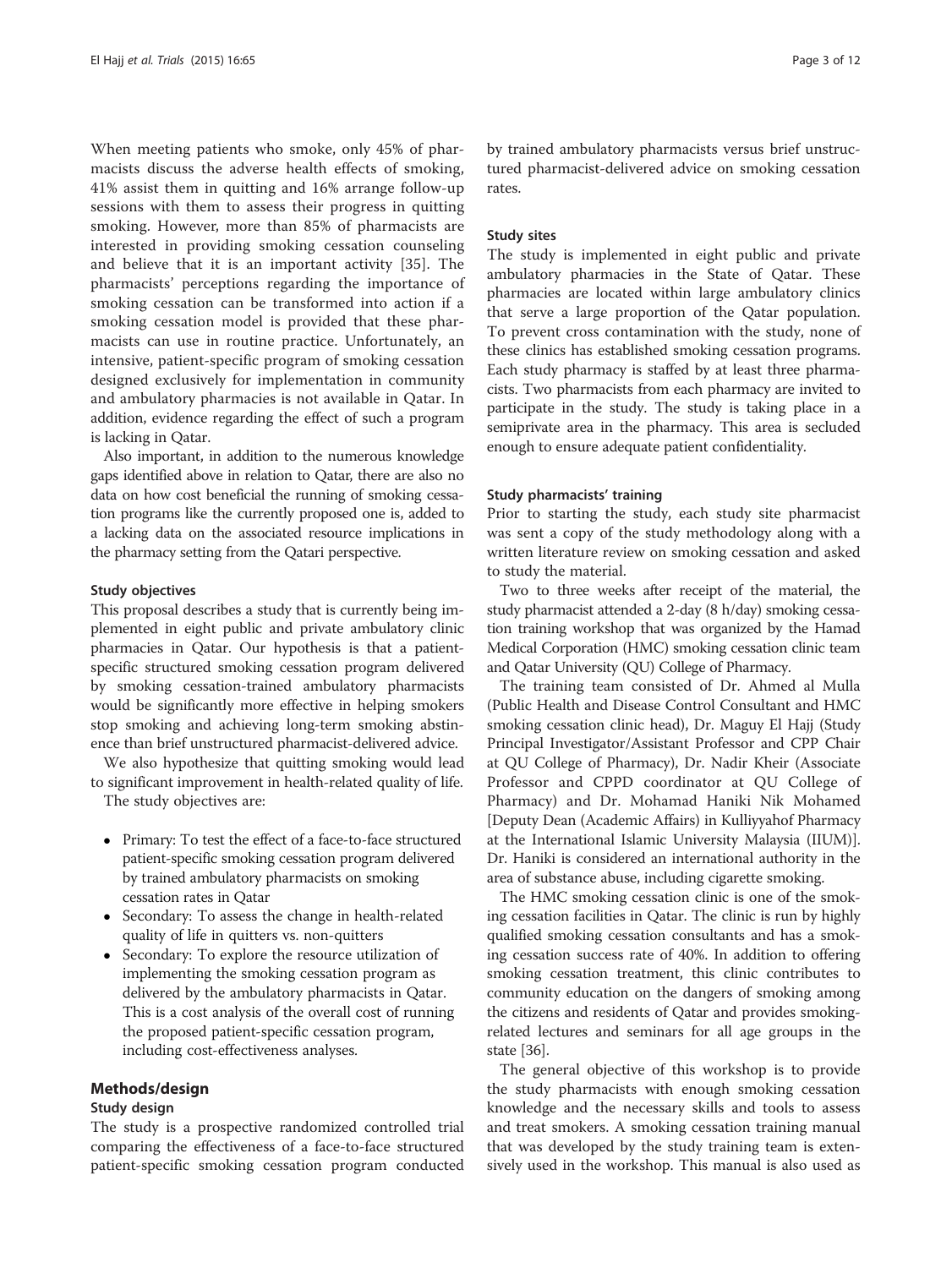an on-site resource by the study pharmacists in their smoking cessation program.

The workshop covered the following: smoking epidemiology and risks, benefits of quitting, a transtheoretical model for behavior change as applied to smoking cessation, the necessary elements for documentation in the patient smoking cessation profile, behavioral modification techniques, classification of smokers according to their stage of change (5 stages: precontemplation, contemplation, preparation, action and maintenance), nicotine replacement therapy (NRT: nicotine patch, lozenge and gum), patient counseling techniques, development of a personalized action plan, use of the exhaled carbon monoxide test, detailed instructions on the program methodology and other needed elements.

In addition, the pharmacists' training workshop included training the pharmacists on how to follow the study protocol exactly. The study team walked the pharmacists through the study protocol including how to randomly allocate participants to the intervention and control groups, how to deliver the intervention and how to deal with control patients.

During the training workshops, emphasis was also placed on the importance of behavioral and lifestyle modifications. Pharmacists were instructed to encourage smokers who are anticipating quitting to identify the situations that may increase their risk of smoking such as having smokers within the household or at the workplace as well as getting into stressful situations. After identifying these situations, the pharmacists were provided with information they could give to smokers about strategies to improve coping including lifestyle changes to decrease stress and improve QoL, removing visual cues for smoking and staying away from these situations that normally make patients want to smoke [[37](#page-10-0)]. In addition, the pharmacists were trained to provide the smokers with information about what to expect during quit attempts and to address any individual concerns that the smokers may have [\[38](#page-10-0)]. Furthermore, they were advised to encourage the smokers to notify family and friends of the plan to quit and to ask for their support [[37](#page-10-0)].

Participant counseling and interviewing techniques were also part of the training workshops. To enhance learning, the pharmacists applied these techniques using patient role-plays in small groups. Topics that were reviewed included counseling skills, verbal and nonverbal communication skills including use of empathy and active listening, use of open-ended and priming questions, verification of patient understanding, overcoming of communication barriers, communication with difficult patients, communication with patients not interested in discussing smoking cessation and use of strategies to improve medication adherence.

Documentation was an important element of the workshop. The pharmacists were trained to document the patient's smoking, medical and medication history, basic demographic characteristics, staging, assessment, education, counseling, follow-up and the personalized action plan to quit smoking. In addition, they were instructed on how to fill in the Fagerstrom test for nicotine dependence (FTND). The FTND is a six-item questionnaire designed to assist the healthcare professional in determining a patient's degree of nicotine dependence [[39](#page-10-0)]. This questionnaire has already been used in smoking-related research studies in the Middle East area [[40,41](#page-11-0)]. Furthermore, they were instructed to measure the smoker's healthrelated QoL using the Smoking Cessation Quality of Life (SCQOL) questionnaire. This instrument was developed and validated for use in smoking cessation [\[42,43\]](#page-11-0) and has already been used in previous studies that tested the effectiveness of a pharmacist-delivered smoking cessation program [\[16\]](#page-10-0). This questionnaire tackles a total of 13 general and smoking cessation-specific quality-of-life domains including physical functioning, role-physical, bodily pain, general health, vitality, social functioning, role-emotional, mental health, social interactions, self-control, sleep, cognitive functioning and anxiety [[43](#page-11-0)].

#### Study/program marketing

The study pharmacists were trained to recognize many opportunities for the promotion of the smoking cessation program as possible. For example, when dispensing prescriptions, the study pharmacists were encouraged to ask patients about smoking and to tell them about the smoking cessation program. In addition, study site pharmacists displayed posters and leaflets in their pharmacy describing the smoking cessation program. Furthermore, the general practitioners and dentists practicing in the study ambulatory clinics were sent letters inviting them to refer their patients who are interested in quitting to the study pharmacies.

#### Screening and eligibility criteria

Interested smokers meet with the study pharmacists. The study pharmacists use a scripted questionnaire to screen smokers in order to assess their eligibility for the study. Eligible participants are patients aged 18 years and older who currently smoke one or more cigarettes daily for 7 days, are motivated to quit, i.e., in the preparation stage of the stage-of-change model, able to communicate in Arabic or English, and are willing to and capable of attending the scheduled sessions at the study pharmacies. The motivation to quit is determined by the pharmacist using the transtheoretical model of behavior change [[44\]](#page-11-0). Smokers in the precontemplation or contemplation stages are advised to quit, are provided with educational materials regarding tobacco cessation and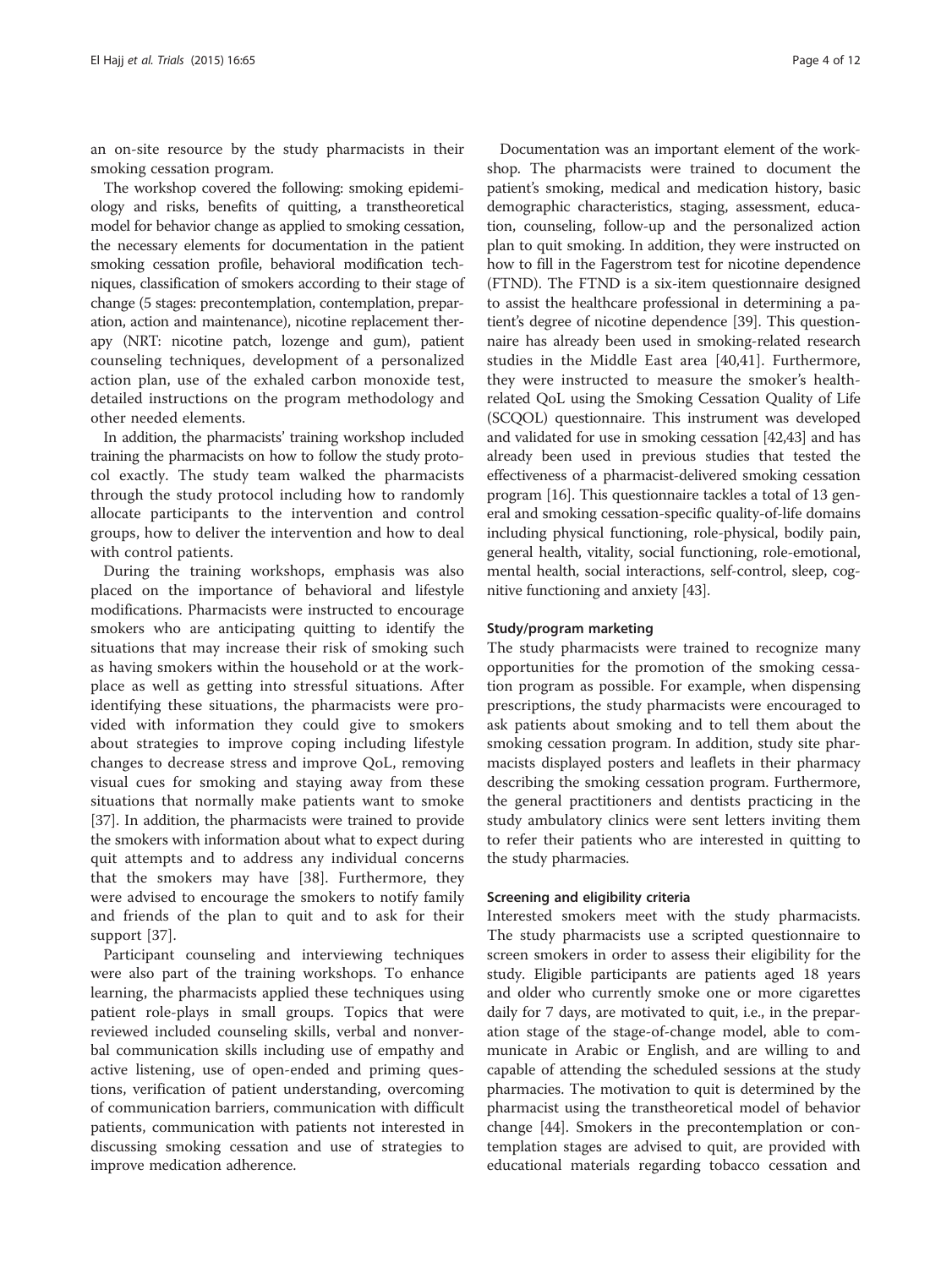the health benefits of quitting, and are encouraged to come back to the pharmacy when they feel they are ready to commit to quitting smoking.

Exclusion criteria are (1) use of other nicotine or tobacco products and (2) current use or use in the last 30 days of smoking cessation aids or medications, (3) planning to leave Qatar in the next 12 months, (4) presence of any major medical condition that would prevent use of the nicotine replacement therapy including hypersensitivity to the products, history of or recent myocardial infarction, life-threatening arrhythmias, severe or worsening angina, uncontrolled hypertension and temporomandibular joint disease (in case of nicotine gum), (5) pregnancy and (6) psychiatric illness or another debilitating condition that would interfere with participation in the study.

# Study enrollment

Following the completion of the screening procedure, the study pharmacist gives the eligible participant pertinent background information on the program, explaining what his or her participation would involve (including potential benefits, risks, inconveniences, discomforts), and his or her right to confidentiality. In order to enroll in the study, the interested participant is asked to sign an approved consent form. Once the consent form is signed, the pharmacist collects the participant's contact information and sets an appointment with him or her at a date and time that is suitable for both of them.

#### Initial appointment and randomization

One to two days before his or her scheduled appointment, the study pharmacist contacts the enrolled participant to remind him or her about the appointment. At this initial appointment, which takes around 30 min, the study pharmacist first collects the participant's sociodemographic characteristics, current medical problems and medications, smoking history (i.e., number of cigarettes per day, duration of smoking, previous quit attempts, smoking habits of other family members and the participant's reasons for wanting to quit smoking) and vital signs (i.e., blood pressure and pulse). In addition, the pharmacist assesses the smoker's level of nicotine dependence using the Fagerstrom Test for Nicotine Dependence and measures his or her baseline exhaled carbon monoxide (CO) level using the exhaled CO test. Furthermore, the pharmacist administers the smoking cessation quality-oflife (SCQOL) questionnaires. After baseline data collection, the smoker is randomly assigned to either the intervention group or the control group. Randomization is already anonymously preset by the study statistician for each study pharmacist. According to the participant number and the preset list, the participant will be randomized to the intervention or control group. A new appointment is set with the participants assigned to the intervention group. Participants assigned to the control group receive brief unstructured smoking cessation advice as outlined below. Participants in both groups do not pay for their participation.

#### Intervention group

Participants assigned to the treatment group participate in a face-to-face four-session program at the pharmacy delivered by the study pharmacist at 2-4-week intervals over 8 weeks. The sessions are set at a date and time that are convenient for both the pharmacist and participant.

# First session

The first session is time-intensive, taking around 30 min. In this session, the study pharmacist facilitates the participant's preparation to quit. The participant selects a quit date within the next 2-4 weeks. Based on the transtheoretical model of change, this would give him or her time to get prepared to enter the action stage on the quit date.

The pharmacist discusses the benefits of smoking cessation with the participant and provides him or her with tailored behavioral and lifestyle strategies. These strategies take into consideration the participant behaviors, values and beliefs. For example, if the smoker states that the hardest time would be at work when others are taking breaks to smoke, the pharmacist may suggest ways to spend the time during breaks. As outlined under the training section, the pharmacist also provides the participant with information about what to expect during the quit attempt with suggestions to cope with the early days of quitting. In addition, the pharmacist encourages the participant to seek family support during the attempt.

To prevent nicotine withdrawal symptoms, the participant is also offered, without cost, nicotine replacement therapy (NRT) as a patch or lozenge depending on his or her previous experience, preference and adverse effect profile. Other NRT dosage forms, e.g., an inhaler, nasal spray and sublingual tablets, are not available in Qatar. The gum is usually not tolerated by patients. The participant is not offered the other smoking cessation aids, including bupropion and varenicline, as they require a prescription in order to be dispensed in Qatar. Before dispensing the NRT, the study pharmacist ensures that the participant does not have any contraindications to nicotine therapy and is not taking any medication that would interact with NRT. The NRT is started on the participant's intended quit date. Patient counseling about NRT is provided to each participant regarding the dosage, administration, scheduling, duration of therapy, adverse effects, interactions and proper disposal.

Participants who take the nicotine patch start at 21 mg if they smoke ten cigarettes or more per day. Otherwise, they receive a 14-mg patch. Both patches are continued for 6 weeks before being tapered. The 21-mg patch is decreased to 14 mg, continued for 2 weeks and decreased to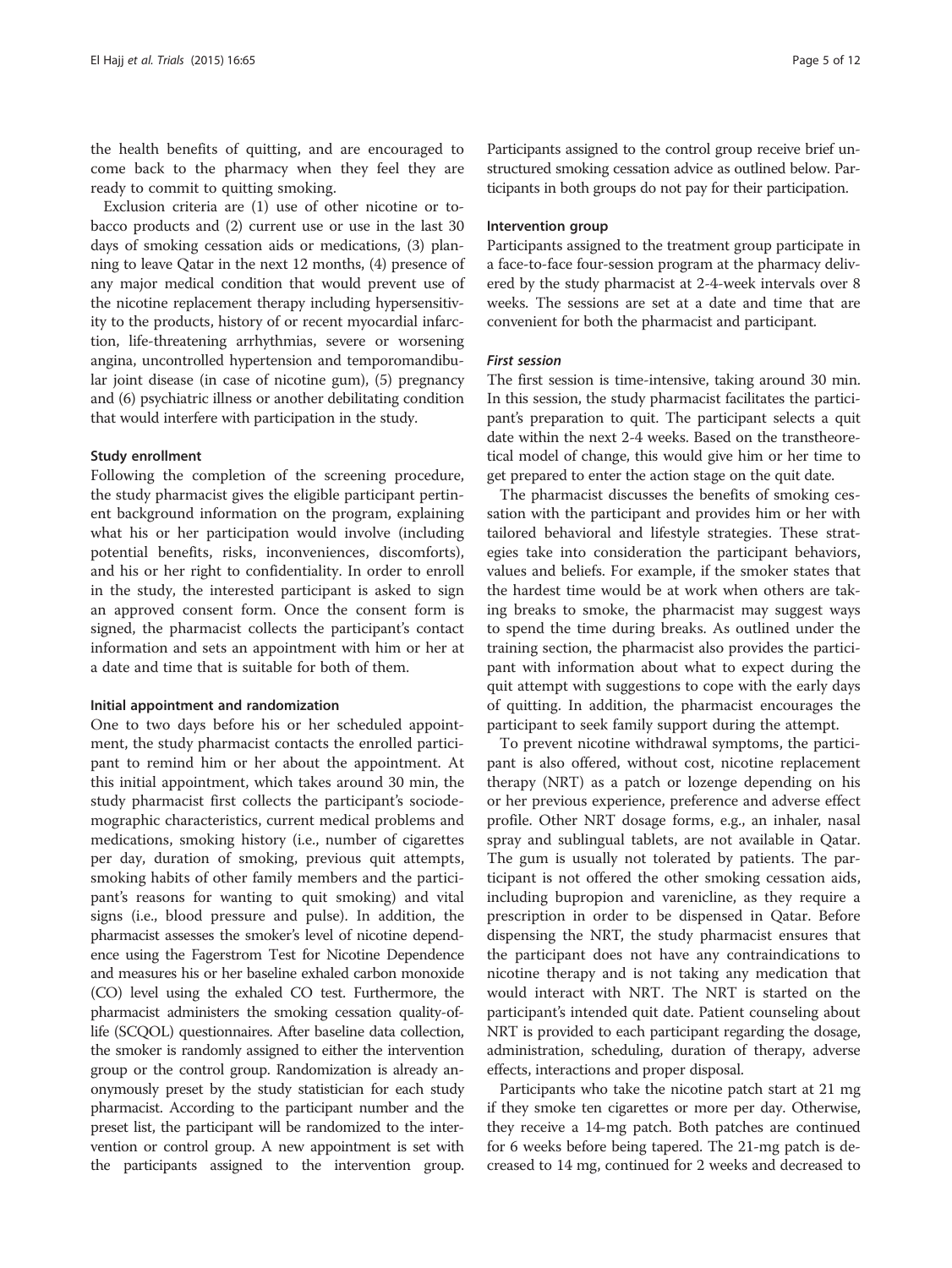7 mg for a final 2 weeks. Patients who start with the 14 mg patch are tapered to 7 mg for a final 2 weeks [\[45](#page-11-0)]. Participants who take the nicotine lozenge use the 1-mg pieces. It is continued for 6 weeks as one lozenge every 1- 2 h before being tapered. Then the participant takes one lozenge every 2-4 h for weeks 7 to 9, then one lozenge every 4-8 h for week 10-12 [\[46\]](#page-11-0).

A personalized action plan is created by the pharmacist to document the participant's quit date, nicotine replacement therapy dosage schedule and counseling, suggested behavioral and lifestyle strategies, and date/time of the next appointment. This plan is signed by both the participant and pharmacist.

#### Follow-up sessions

The first follow-up session is scheduled 1 week after of the participant's quit day and takes around 20 min. In this session, the pharmacist determines the participant's smoking status, measures his or her blood pressure/ pulse/exhaled CO level, and assesses the NRT tolerability. If the patient succeeds in quitting, the pharmacist provides reinforcement and addresses problems associated with quitting such as managing withdrawal symptoms, coping with cravings, relieving stress, and managing fear of weight gain and of change in relationships with other smoking friends or relatives. If the participant fails to quit smoking, the pharmacist carefully reviews the participant's experience during the attempt to quit and works through the identified problems. If the participant does not tolerate the NRT side effects (e.g., his or her blood pressure or heart rate increases), the pharmacist asks the participant to stop the NRT and refers him or her to the HMC smoking cessation clinic for further smoking cessation support. This participant is no longer enrolled in the study.

The second follow-up session is scheduled 2 weeks after the first follow-up session. The third follow-up session is set at 4 weeks after the second follow-up session. These sessions take no more than 10 or 15 min each. In these sessions the pharmacist assesses the participant's smoking status, blood pressure/heart rate/exhaled CO level and NRT tolerability and provides NRT refills. In addition, he or she focuses on maintenance of smoking abstinence with cognitive-behavioral strategies to prevent relapse. The pharmacist documents any action taken by him/her at each follow-up session. After the third followup session, all participants are instructed to call or visit the pharmacy for questions or to receive additional support as needed. For more information on participant flow during the study, see Figure [1.](#page-6-0)

# Control group

Participants in the control group receive 5-10 min of unstructured brief smoking cessation counseling by the

pharmacist (emulating current practice). In addition, they are provided with educational materials about smoking cessation and are offered nicotine replacement therapy (NRT). Before dispensing the NRT, the study pharmacist ensures that the participant does not have any contraindications to nicotine therapy and is not taking any medication that would interact with NRT. The choice of the NRT dosage form (patch or lozenge) depends on the participant's previous experience, preference and adverse effect profile. The NRT dosage schedule and duration of therapy are similar to those in the intervention group. Control participants are not asked to attend any follow-up sessions.

The education materials address the following topics: the adverse effects of smoking, benefits of smoking cessation, the methods of quitting, setting the quit date, coping with nicotine withdrawal symptoms, getting emotional and social support, and monitoring the blood pressure and pulse when using NRT and avoiding relapse.

The study team invests a good deal of time orienting the study pharmacists on their role and training them on how to deal with the control and intervention groups. Part of that orientation is on how 'not' to provide any intervention to the control subset of smokers.

## Study piloting

Study pharmacists were provided with assistance in setting up the study pharmacies and given some time to familiarize themselves with the study protocol prior to commencement of the study. Then each pharmacist was asked to pilot the study in the presence of the study team. Piloting occurred by screening/recruiting around four patients in each site and by implementing the study protocol. Feedback was provided as required to the study pharmacists on the quality of patient counseling, patient education and documentation. Very minor adjustments or refinements were made to the study protocol and study tools including the patient consent form, Fagerstrom test for nicotine dependence (FTND) and smoking cessation quality-of-life (SCQOL) questionnaire as needed.

# Continuous quality improvement and evaluation plan

At all stages of the study implementation, the study pharmacists are closely supervised by the study team. Supervision is through several mechanisms including meetings, communication and site visits.

#### **Meetings**

Regular meetings are invaluable for high-quality supervision. Meetings are used to guide the project toward its objectives through team involvement. Bi- or triweekly meetings involving all the team members including the study pharmacists are held. In these meetings, study harmacists summarize their activities during the previous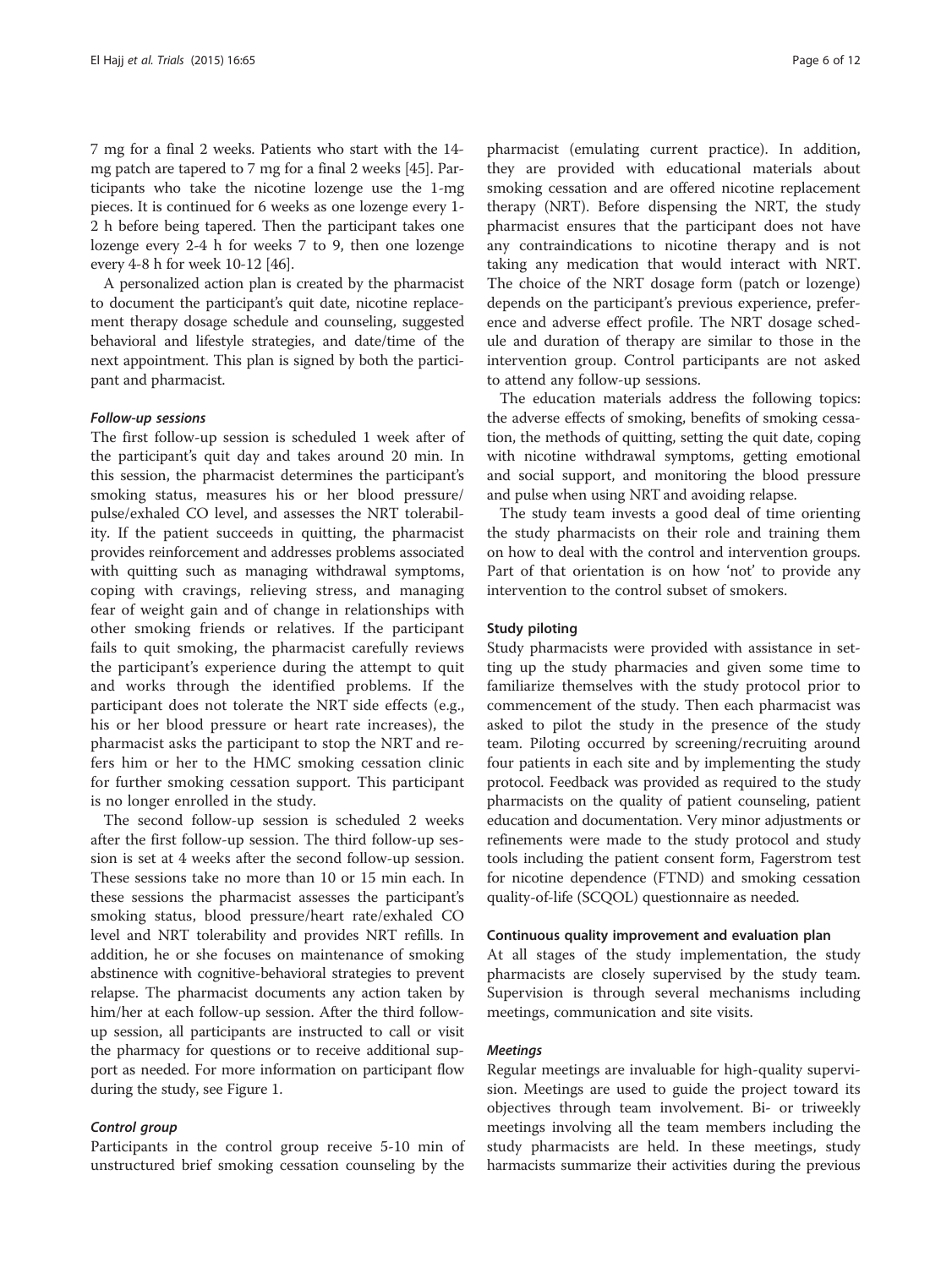<span id="page-6-0"></span>

2-3 weeks, and the study team offers them constructive feedback, acknowledges their input and suggests new directions to them. In addition, ad-hoc meetings are conducted between the study pharmacists and the study team where necessary to address any irregular issues that might arise.

# Communication

The study team members are in direct touch with each other and with the study pharmacists through electronic communication such as emails.

# Site visits

To maintain quality control in the smoking cessation study pharmacies, the study team visits each study pharmacy at least once every 2 to 3 weeks to monitor data collection, check protocol adherence, ensure the consistency of program delivery, address any queries that the study pharmacists might have in implementing the study, review patients' folders for appropriate documentation, provide any on-site support required and provide individual pharmacists with feedback on their performance.

Supervision is crucial to:

- Orient study pharmacists to the study's objectives and methodology and to their role in the study
- Monitor and follow-up the progress of the study
- Tackle any issues or concerns that might arise with the study pharmacists while the study is executed
- Share study updates
- Motivate and support the study pharmacists
- Ensure adherence to the study protocol in the different study sites
- Ensure standardization of study implementation in the different study sites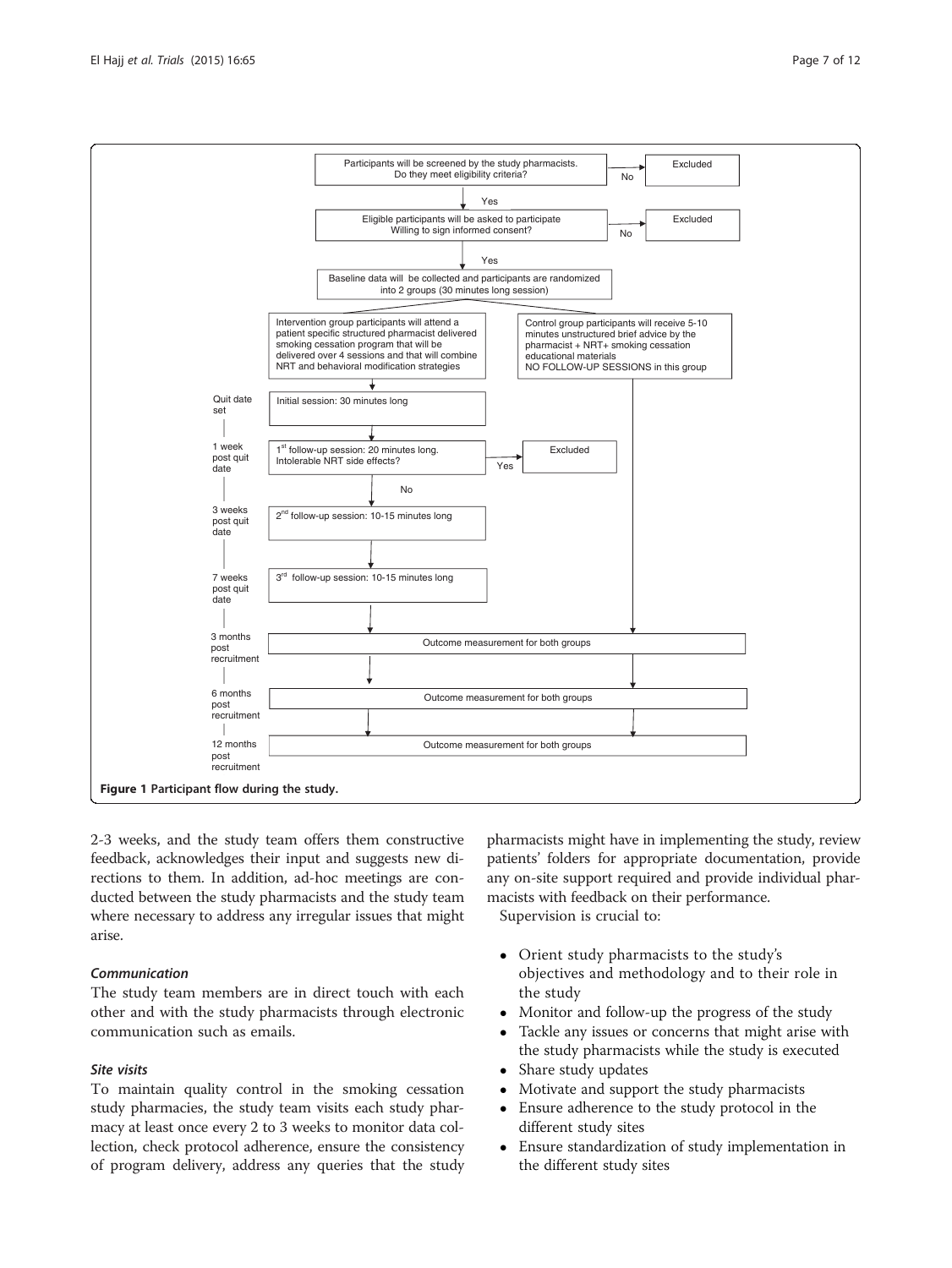#### Overview of utilization cost

A comparative overview of the cost of resource utilization (economic analysis) will be undertaken for the study arms in this study.

#### Model inputs and cost determination

This pharmacoeconomic analysis will be based on extrapolating data on resources from the randomized controlled trial; these data will be collected prospectively. Prospective data collection enhances the accuracy and robustness of data and limits bias.

The economic analysis is performed from a social perspective. Direct medical costs will be evaluated to the best available, including in relation to NRT, CO monitoring tests and salaries. Direct nonmedical costs will also be evaluated and will include participants' travel costs to pharmacies (e.g., taxi) and the paperwork and forms. The indirect costs will be accounted for as well, in relation to lost productivity (if any), whether for participants or any unpaid caregivers that participants utilize. Important is that any protocol-driven costs (e.g., researchers salaries) will be excluded from the analysis.

The monetary value of resources will be collected from internal sources at the Qatari clinics. It is worth noting that costs involved in this study will be based on wholesale prices, as paid by clinics.

All calculated costs will be in Qatari Riyal, adjusted for the financial year 2015-2016, utilizing the Qatari Health Consumer Price Index as appropriate, and no discounts will be applied given the short timeframe of the analysis.

The economic evaluation will be undertaken via decision analytic modeling, where a decision tree will be structured to follow the different options and consequences in the management pathways. For each of the participants, the proposed model may include five possible treatment outcomes depending on whether participants quit smoking, and if they do, after what duration. Smokers will be initially assigned to one of two pathways depending on whether they quit smoking at enrollment. Smokers who do not quit at enrollment will be further followed until assigned to one of two pathways, depending on whether the smoker quits smoking after 3 months or not. If not, smokers will be followed up until further assigned to one of two pathways, based on whether they quit smoking after 6 months or not. Those who do not quit by then will be followed up until assigned to one of two pathways depending on whether they quit at 12 months of follow-up or not, which will be the end of follow-up in any case. Smokers who quit at enrollment or after 3, 6 or 12 months will each be followed up separately until the end of the study. Based on this, in addition to data on resources consumed and their monetary values, the model will generate a weighted average cost for patient cessation and qualityof-life adjustment. As per the general decision analysis principles, this will be calculated as the sum-product of the costs of the management outcomes and the respective probabilities.

The costs of managing the single episode of smoking cessation will be compared among different management options and against budgeted costs of clinics/government institutions.

#### Sensitivity analysis

The goal of sensitivity analysis is to indicate the robustness of the evaluation conclusion against any potential variations in the model inputs. Deterministic and probabilistic sensitivity tests will be produced by modifications on the base case values of several key variables, in relevance to costs and probabilities, to evaluate the robustness of the study economic outcome. Base case values will be substituted by the highest and lowest values within a reasonable range of values. Where a substitution changes the study economic conclusion, more values within the range will replace the base case value. This will be repeated until the exact variable value that changes the study outcome is identified. Reporting this as part of the study results not only indicates the robustness of results, but also boosts the generalizability of them when being interpreted by decision makers in other settings, with different model inputs, e.g., different resource prices.

Uncertainty analysis, by means of Monte Carlo simulation, will be performed via the @Risk-5.0® analysis tool (Palisade Corp., NY, USA) to investigate the likelihood (probability) of a therapy's economic advantage. Monte Carlo is a method whereby simulated input values, chosen randomly across a range of probability distributions of a model input, are added into the model. The model is run for each simulated input, resulting in a range of outputs characterizing the output uncertainty. Based on this, a distribution of "cost savings" will be generated, indicating the probability of one management option to have an economic advantage over another.

# Ethical considerations and confidentiality

The study protocol and all associated measures, consent forms and recruitment procedures obtained ethical approval by Qatar University (QU) and Hamad Medical Corp. (HMC) institutional review boards (QU-IRB 76/11 and HMC 11113/11). All the participants' folders are stored in a password-protected database on the site laptop. Only the study pharmacist can access these folders. In addition, all data are retained in a password-protected database maintained along with all related study documentation in a locked cabinet at QU College of Pharmacy.

# Outcome measures

The study research assistants will call the study participants in the intervention and control groups to complete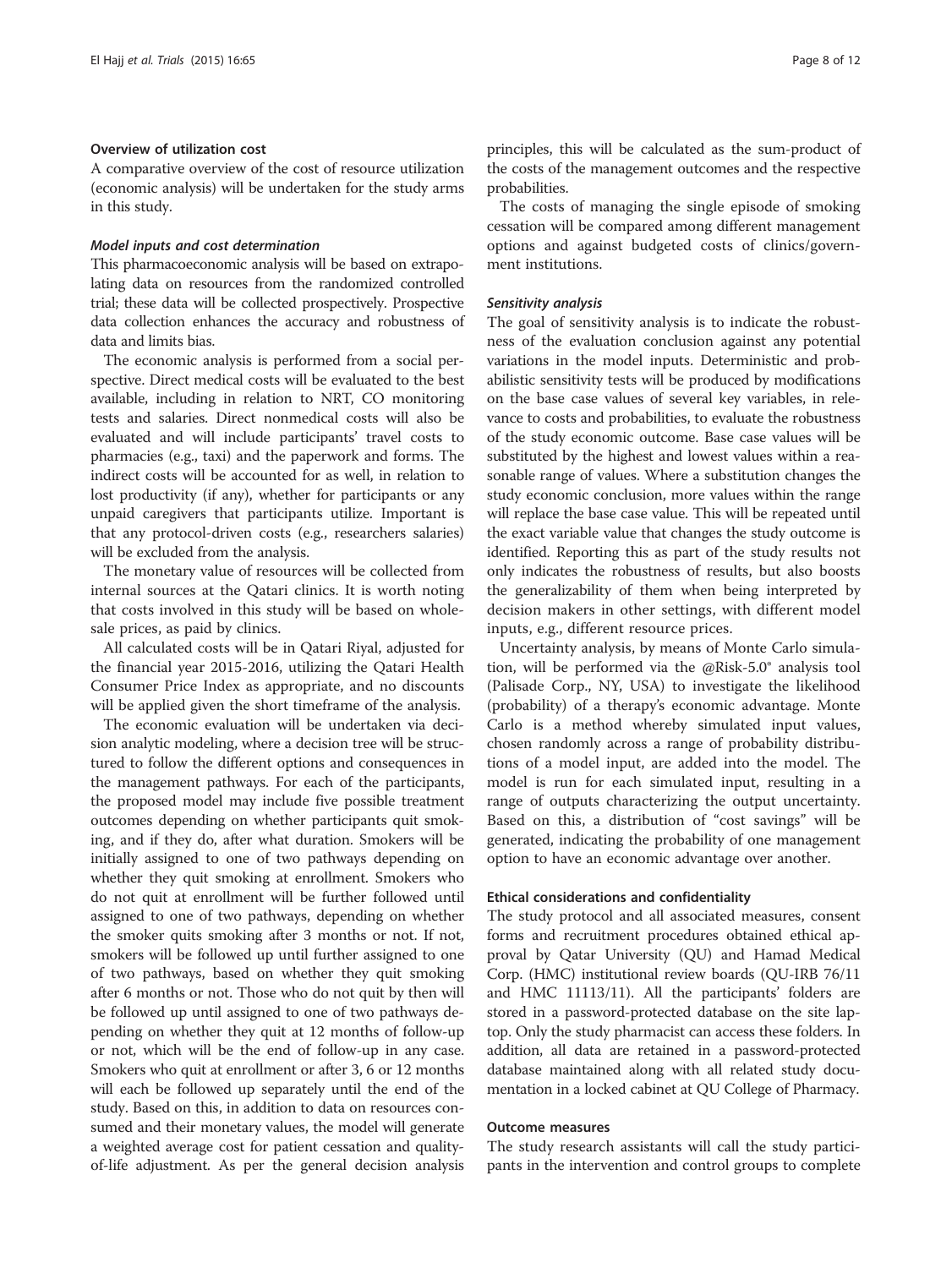the assessment. To avoid any bias in data collection, the research assistants will be blinded to the participant group allocation.

They will measure the following outcome variables at 3, 6 and 12 months after the start of the study (i.e., the time of the participant's enrollment in the study):

- Self-reported 7-day point prevalence abstinence, defined as having smoked no cigarettes for the previous 7 days at 3, 6 and 12 months
- Self-reported 30-day point prevalence abstinence defined as having smoked no cigarettes in the last 30 days at 3, 6 and 12 months
- Self-reported continuous abstinence defined as having smoked no cigarettes since quit day at 3, 6 and 12 months
- Smoking abstinence as objectively verified by the CO exhaled test at 12 months
- Mean change in health-related quality-of-life score from baseline at 3, 6 and 12 months for quitters vs. non-quitters
- Overall costs of interventions as studied, including those of utilization for individual recourses consumed
- Average and incremental cost-effectiveness ratio of the study smoking cessation intervention

To objectively determine long-term abstinence, at 12 months, participants who will self-report not smoking for the previous 7 days will be invited to come to their study clinic to measure their exhaled CO level. The clinic nurse who is responsible for measuring the exhaled CO level will be blinded to the study participant group. Participants will be considered abstinent if they register less than 6 ppm on the test. Interpretation of the CO test results will be made carefully taking into consideration time since last smoke, time of the day the test is done and other factors.

Exhaled carbon monoxide is a well-known indicator of cigarette smoking. But because of its short half-life (5-6 h), it only indicates very recent smoking exposure or abstinence. On the other hand, as a result of its relatively long half-life, cotinine can detect nicotine exposure for up to 1 week. However, the use of any NRT formulation can trigger a false-positive urinary cotinine test. Therefore, as it is not expensive and is noninvasive, and it gives the results in a timely manner, the exhaled carbon monoxide test is commonly used in most smoking cessation clinical trials [[47](#page-11-0)].

# Data analysis

The CONSORT guidelines will be followed when analyzing the study data. Demographics and other variables related to smoking and quality of life will be summarized using frequency distributions (for categorical variables)

and means with standard deviations (for numeric variables) and will be compared between the two study arms using the chi-squared test (or alternatively the Fisher's exact test for small cell counts) for categorical variables and the independent  $t$ -test (or alternatively the Wilcoxon rank sum test for non-normally distributed variables) for numerical variables.

The main outcome will be continuous abstinence at 12 months as self-reported and verified by the CO test. The percentages of participants achieving the main outcome will be computed and compared between the two groups using the chi-squared test. Moreover, the difference in the proportions of continuous abstinence at 12 months between the two study arms (with 95% confidence intervals) will be computed along with the number needed to treat. Multiple logistic regression will be used to obtain the odds ratio of the main outcome between the two study arms adjusting for any imbalances in demographics or other baseline smoking-related variables. Moreover, mixed effects logistic regression, with pharmacy-level random effect, will be considered to adjust for the possible pharmacy effect if it existed. The intent-to-treat principal will be used in the analysis whereby participants who will be lost to follow-up will be classified as smokers and included in the main analysis. This includes those who were removed from the study because they could not tolerate NRT side effects. A sensitivity analysis following that of Borelli, Hogan et al. will be done where the outcome has three possible categories: abstinence, no abstinence and dropout [\[48](#page-11-0)]. The suggested multinomial model will allow assessing factors affecting abstinence as well as factors affecting dropout. This will aid in understanding who might need more support during the intervention. Similar analyses for the primary outcome will be done at 3 and 6 months (but do not include verification of abstinence using CO tests).

To assess the participants' health-related quality of life, SCQOL (smoking cessation quality of life) ratings for each question will be translated into scores. A total health-related quality of life score and a domainspecific score will be calculated at baseline, 3 months, 6 months and 12 months for each participant in the intervention and control groups. The change in the total and domain-specific quality-of-life score from baseline will be calculated for each participant at 3, 6 and 12 months and analyzed using linear mixed models, which will include the quitting (quitters and non-quitters) factor and time factor (at 3, 6 and 12 months) and their interaction.

There is no interim analysis planned for this trial. Statistical analyses will be conducted using the Statistical Package of Social Sciences (IBM-SPSS®), version 21. In all analyses, the level of significance will be set at 5%.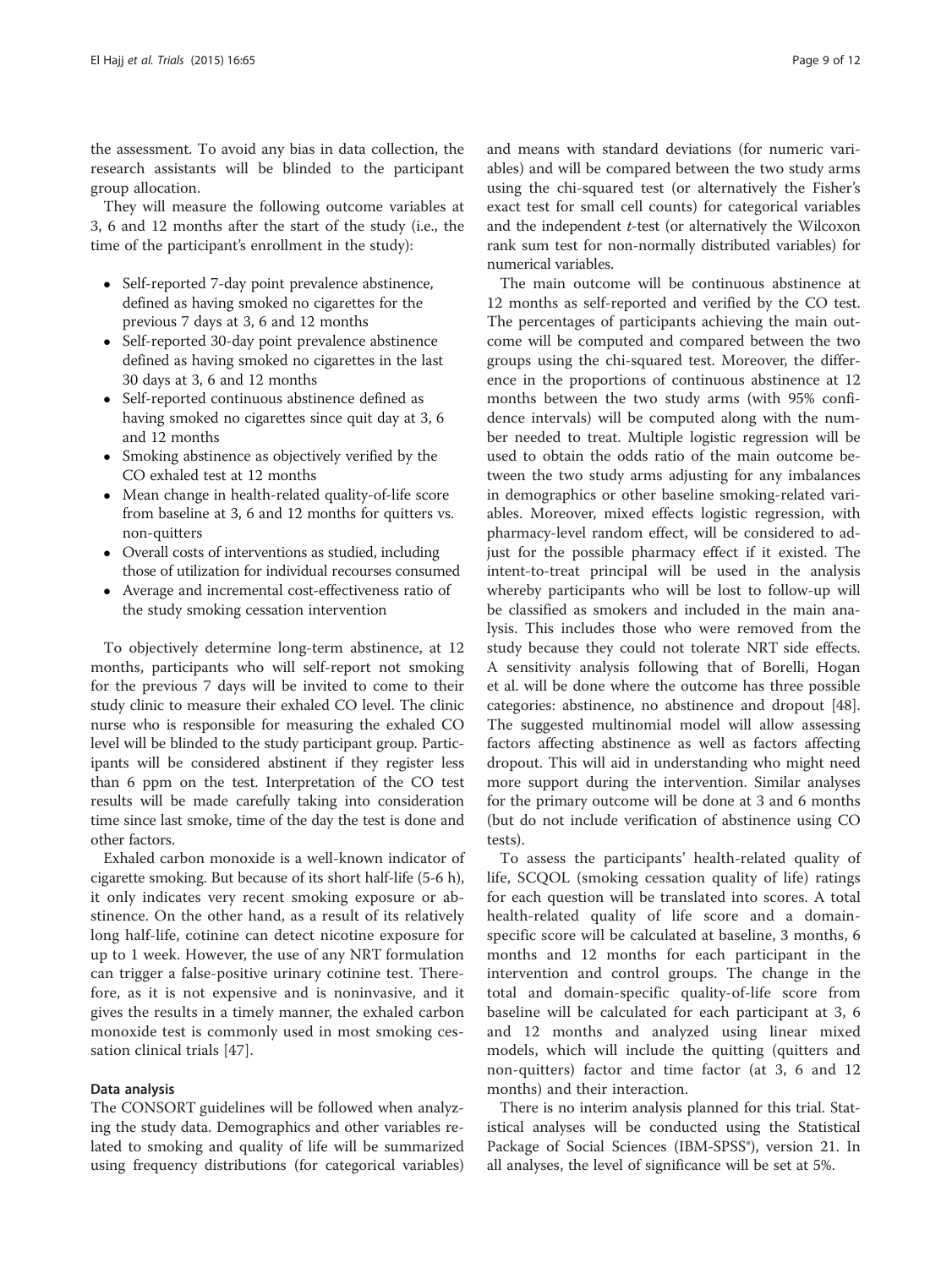#### Sample size calculation

For a priori sample size calculation, we assumed a 7-day point prevalence abstinence at 12 months of 3% for the control group and 15% for the intervention group based on the results of one of the previous studies that assessed the effect of a pharmacist-run smoking cessation program [[12](#page-10-0)]. With a two-sided alpha of 5% and 90% power, a minimum sample size of 118 participants was estimated for each group. This sample size was not adjusted for the potential correlation between outcomes of patients within each clinic since this is not a clustered randomized clinical trial, but in this study patients within each clinic are randomized to the two intervention groups, and correlations, if they exist, will be very small; their effect on the power of the study is negligible [[15\]](#page-10-0). The project has a total of 17 study pharmacists. Each study site is expected to enroll at least 30 participants (15 participants in the intervention group and 15 participants in the control group). The recruitment period is over 12 months (48 weeks). Recruiting at least 30 participants at each study site is considered feasible given that at least 100 patients visit each pharmacy per day. Assuming each study site will recruit 1 participant every week, the 30 needed participants will be recruited in 30 weeks (approximately 8 months). An extra 16 weeks of recruitment time is given to study pharmacists to account for workload, holidays and sickness.

## **Discussion**

This study is the first randomized controlled trial conducted within Qatar and the Middle East (ME) to test the effect of a pharmacist-delivered smoking cessation program on smoking cessation rates. Furthermore, it is the first study in Qatar to assess the change in healthrelated quality of life after quitting smoking.

Having the economic analysis component in this study is also of unique significance. To our knowledge, there are no economic studies that have evaluated the economics of a smoking cessation program in Qatar or the region. This component is important as in settings where resources are scarce, proving that an intervention brings a good return to the investment can be as important as proving the intervention effective.

Indeed, in consideration of limited resources and tight departmental budgets, the additional spending associated with any of the study options should be examined. This will be performed through determining the management option that yields benefits that are associated with most health costs savings. For example, the structured program in this study is expected to have a favorable comparative effect profile. But if the value that is associated with these advantages is not high enough, having the structured program in settings may not be the priority practice to implement. Here, the current study provides a great opportunity for such analysis, seeing that randomized controlled trials are the ideal source of data (i.e., highest level evidence) to be used in the construction of economic analyses.

This study will be of significance to Qatar, the ME and to some extent the world. It will advance knowledge about the role that the ambulatory pharmacists in Qatar and possibly in the ME can play in smoking cessation. It will show to what extent these pharmacists would be effective in helping smokers quit smoking. This would be important for Qatar and the ME given the high number of cigarette smokers in these countries [\[49\]](#page-11-0). This study will also help in comparing the effect of pharmacist-delivered smoking cessation programs in Qatar with the effect of pharmacist-delivered smoking cessation programs in other countries. Many previous studies conducted in Australia, Europe and the USA have demonstrated the effectiveness of pharmacist-run smoking cessation programs [[12](#page-10-0)-[20](#page-10-0)]. Extrapolating the results of these studies to Qatar and the ME is not readily applicable. The pharmacy practice environment in these countries differs from that in Qatar. The pace of improvement in ambulatory pharmacy practice in Qatar, as other ME countries, is slow. Except for a few cognitive and patient-oriented activities, ambulatory pharmacists' job is limited to prescription processing and medication dispensing [\[50\]](#page-11-0). Nevertheless, Qatar's pharmacists are increasingly interested in defining a wellrecognized vocation for themselves in today's healthcare system and in moving their focus from pharmaceutical products to patients. This study will be of potential significance to ambulatory pharmacists in Qatar. It will put them in a broader perspective than the productdispensing context. It will promote their role as public health educators and accessible sources of health information. Ambulatory pharmacists are an essential part of the healthcare system in Qatar and are an existing workforce that needs to be given the opportunity to contribute to patient care. By direct involvement of these pharmacists in smoking cessation, this study will help in improving their professional role and in shifting it to a more patient-centered focus and will assist them in having better integration into the healthcare team in Qatar.

# Trial status

Patient recruitment is currently ongoing.

#### Abbreviations

WHO: World Health Organization; QoL: Quality of life; FIP: International Pharmaceutical Federation; ASHP: American Society of Health-System Pharmacists; UREP: Undergraduate Research Experience Program; HMC: Hamad Medical Corporation (HMC); QU: Qatar University; CPP: Clinical Pharmacy and Practice; CPPD: Continuing professional pharmacy development; NRT: Nicotine replacement therapy; CO: Carbon monoxide; FTND: Fagerstrom test for nicotine dependence; SCQOL: Smoking cessation quality of life; SPSS: Statistical Package of Social Sciences; ME: Middle East.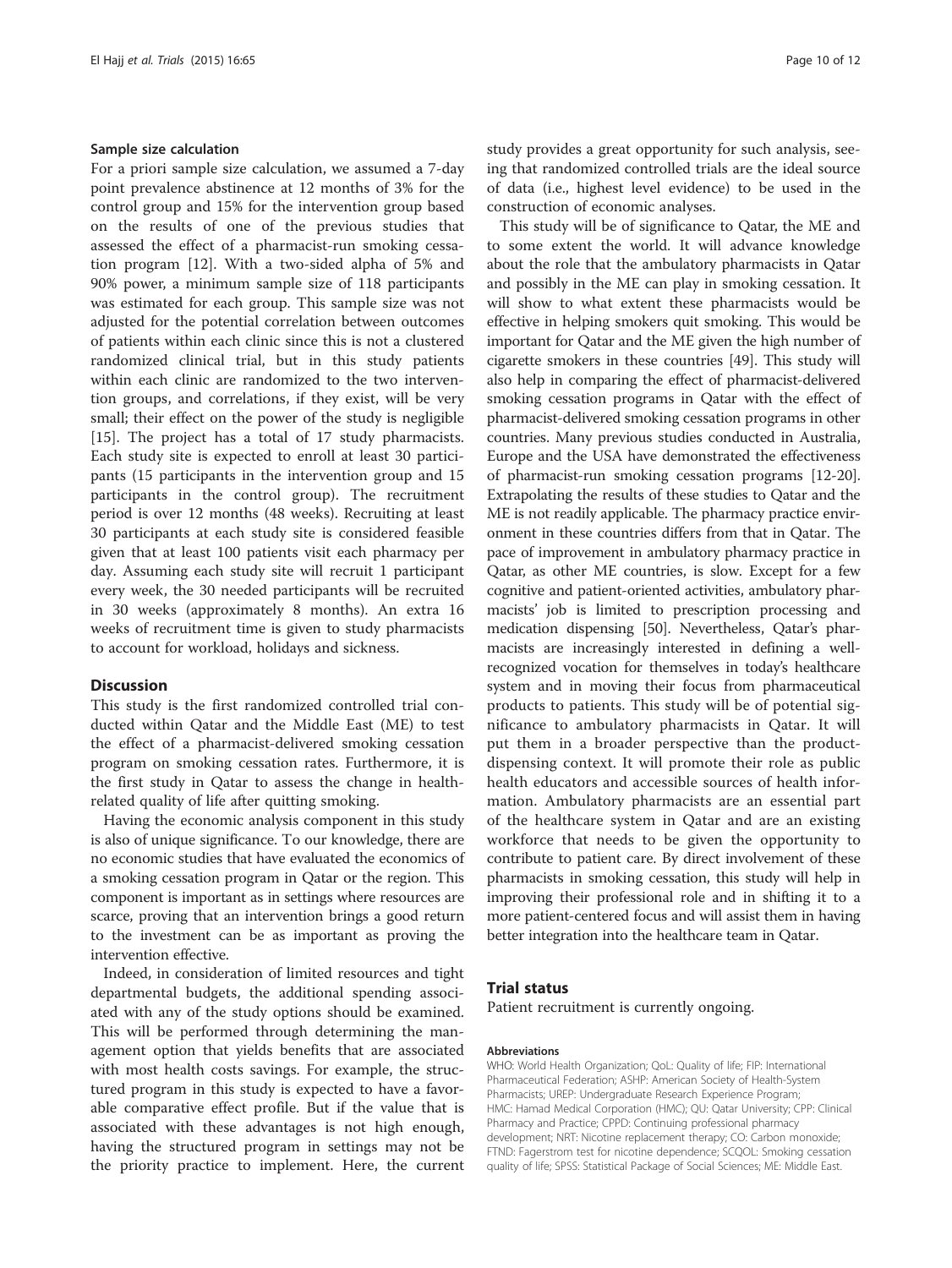#### <span id="page-10-0"></span>Competing interests

The authors declare that they have no competing interests.

#### Authors' contributions

MH is the lead principal investigator on the project, leading its design and execution. She wrote the project proposal and manuscript. NK is responsible for the quality-of-life outcome of the study. DB is responsible for the pharmacoeconomic aspect of the study. AM is responsible for looking over the administrative issues in HMC, participates in the training of pharmacists and assists in following up the progress of the study. AK assists in preparing for the study pharmacists' training, setting up the study sites, coordinating between members of the study team, and assessing the study outcomes in participants. NF is responsible for maintaining the quality checkup of data collection and participants' recruitment done by the centers. She ensures the availability of the study materials and medications in all centers throughout the data collection period. ZM and MS will help in analyzing the study data. All authors read and approved the final manuscript.

#### Acknowledgments

This publication was made possible by a grant from the Qatar National Research Fund under its National Priorities Research Program (NPRP). Its contents are solely the responsibility of the authors and do not necessarily represent the official views of the Qatar National Research Fund. We would like to thank Qatar Primary Health Care (PHC) and Qatar Petroleum (QP) administration and pharmacists for their support and participation in the project.

#### Author details

<sup>1</sup>College of Pharmacy, Qatar University, Doha, POBOX 2713, Qatar. <sup>2</sup>Smoking Cessation Clinic, Medicine Department, Hamad Medical Corporation, Doha, Qatar. <sup>3</sup>Department of Health Care Policy and Research, Weill Cornell Medical College, New York, NY, USA. <sup>4</sup>Department of Global and Public Health, Weill Cornell Medical College, Doha, Qatar. <sup>5</sup>Department of Mathematics, Statistics and Physics, College of Arts and Sciences, Qatar University, Doha, POBOX 2713, Qatar.

# Received: 14 June 2014 Accepted: 19 January 2015 Published online: 26 February 2015

#### References

- 1. Lande G. Nicotine addiction. [[http://emedicine.medscape.com/article/](http://emedicine.medscape.com/article/287555-overview) [287555-overview\]](http://emedicine.medscape.com/article/287555-overview)
- 2. The World Health Organization. The top 10 causes of death Fact sheet [[http://www.who.int/mediacentre/factsheets/fs310/en/index2.html\]](http://www.who.int/mediacentre/factsheets/fs310/en/index2.html)
- 3. The World Health Organization: Tobacco [[http://www.who.int/mediacentre/](http://www.who.int/mediacentre/factsheets/fs339/en/index.html) [factsheets/fs339/en/index.html](http://www.who.int/mediacentre/factsheets/fs339/en/index.html)]
- The World Health Organization. WHO Report on the Global Tobacco Epidemic, 2008 The MPOWER package [[http://whqlibdoc.who.int/](http://whqlibdoc.who.int/publications/2008/9789241596282_eng.pdf) [publications/2008/9789241596282\\_eng.pdf](http://whqlibdoc.who.int/publications/2008/9789241596282_eng.pdf)]
- 5. Center for Disease Control and Prevention: Smoking and Tobacco Use Cessation and Interventions [[http://www.cdc.gov/tobacco/data\\_statistics/](http://www.cdc.gov/tobacco/data_statistics/fact_sheets/cessation/quitting/index.htm) [fact\\_sheets/cessation/quitting/index.htm\]](http://www.cdc.gov/tobacco/data_statistics/fact_sheets/cessation/quitting/index.htm)
- 6. Roth MT, Andrus MR, Westman EC. Outcomes from an outpatient smoking cessation clinic. Pharmacotherapy. 2005;25(2):279–88.
- 7. The World Health Organization: Tobacco Free Initiative [\[http://www.who.int/](http://www.who.int/tobacco/research/economics/cessation/en/index.html) [tobacco/research/economics/cessation/en/index.html\]](http://www.who.int/tobacco/research/economics/cessation/en/index.html)
- Canadian Pharmacists Association. Joint Statement on Smoking Cessation- Tobacco the Role of Health Professionals in Smoking Cessation [[http://www.pharmacists.ca/cpha-ca/assets/File/cpha-on-the-issues/](http://www.pharmacists.ca/cpha-ca/assets/File/cpha-on-the-issues/PPSmokingCessation.pdf) [PPSmokingCessation.pdf\]](http://www.pharmacists.ca/cpha-ca/assets/File/cpha-on-the-issues/PPSmokingCessation.pdf)
- 9. Hudmon KS, Prokhorov AV, Corelli RS. Tobacco cessation counseling: pharmacists' opinions and practices. Patient Educ Couns. 2006;61:152–60.
- 10. Aquilino ML, Farris KB, Zillich AJ, Lowe JB. Smoking-cessation services in Iowa community pharmacies. Pharmacotherapy. 2003;23(5):666–73.
- 11. Sinclair HK, Bond CM, Stead LF. Community pharmacy personnel interventions for smoking cessation. Cochrane Database Syst Rev. 2004, Issue 1. Art. No.: CD003698. doi: 10.1002/14651858.CD003698.pub2.
- 12. Maguire TA, McElnay JC, Drummond A. A randomized controlled trial of a smoking cessation intervention based in community pharmacies. Addiction. 2001;96(2):325–31.
- 13. Vial RJ, Jones TE, Ruffin RE, Gilbert AL. Smoking cessation program using nicotine patches: linking hospital to the community. J Pharm Pract Res. 2002;32:57–62.
- 14. Carroll P, Rois R, Sarson D, Flynn J. A community pharmacy based smoking cessation program using transdermal nicotine replacement therapy: actions and outcomes. Aust Pharmacist. 2000;19:51–5.
- 15. Sinclair HK, Bond CM, Lennox AS, Silcock J, Winfield AJ, Donnan PT. Training pharmacists and pharmacy assistants in the stage-of-change model of smoking cessation: a randomized controlled trial in Scotland. Tob Control. 1998;7:253–61.
- 16. Zillich AJ, Ryan M, Adams A, Yeager B, Farris K. Effectiveness of a pharmacist-based smoking-cessation program and its impact on quality of life. Pharmacotherapy. 2002;22:759–65.
- 17. Dent LA, Harris KJ, Noonan CW. Randomized trial assessing the effectiveness of a pharmacist-delivered program for smoking cessation. Ann Pharmacother. 2009;43(2):194–201.
- 18. Smith MD, McGhan WF, Lauger G. Pharmacist counseling and outcomes of smoking cessation. Am Pharm. 1995;NS35(8):20–9.
- 19. Kennedy DT, Giles JT, Chang ZG, Small RE, Edwards JH. Results of a smoking cessation clinic in community pharmacy practice. J Am Pharm Assoc (Wash). 2002;42:51–6.
- 20. Dent LA, Scott JG, Lewis E. Pharmacist-managed tobacco cessation program in Veterans Health Administration community-based outpatient clinic. J Am Pharm Assoc (Wash DC). 2004;44:700–15.
- 21. Crealey GE, McElnay JC, Maguire TA, O'Neill C. Costs and effects associated with a community pharmacy-based smoking-cessation programme. Pharmacoeconomics. 1998;14(3):323–33.
- 22. McGhan WF, Smith MD. Pharmacoeconomic analysis of smoking cessation interventions. Am J Health Syst Pharm. 1996;53(1):45–52.
- 23. Sinclair HK, Silcock J, Bond CM, Lennox AS, Winfield AJ. The cost-effectiveness of intensive pharmaceutical intervention in assisting people to stop smoking. Int J Pharm Pract. 1999;7:107–12.
- 24. Tran MT, Holdford DA, Kennedy DT, Small RE. Modeling the cost-effectiveness of a smoking cessation program in a community pharmacy practice. Pharmacotherapy. 2002;22(2):1623–31.
- 25. FIP Statement of Policy: the Role of the Pharmacist in Promoting a Tobacco Free Future. [[https://www.fip.org/files/fip/news/tobacco-final2.pdf\]](https://www.fip.org/files/fip/news/tobacco-final2.pdf)
- 26. European Forum Pharmacists' Charter on Action against Smoking [<http://www.europharmforum.org/file/13612>]
- 27. 2008 PHS Guideline Update Panel, Liaisons, and Staff. Treating tobacco use and dependence: 2008 update U.S. Public Health Service Clinical Practice Guideline executive summary. Respir Care. 2008;53(9):1217–22.
- 28. Hudmon KS, Corelli RL. ASHP therapeutic position statement on the cessation of tobacco Use. Am J Health Syst Pharm. 2009;66:291–307.
- 29. Al-Kuwari MG. Tobacco control in Qatar. Middle East J Fam Med. 2008;6(6):11–3.
- 30. Al-Mulla A, Bener A. Cigarette smoking habits among Qatari population. Public Health Med. 2003;4(3):41–4.
- 31. Global Youth Tobacco Surveillance, 2000-2007 [[http://www.cdc.gov/mmwr/](http://www.cdc.gov/mmwr/preview/mmwrhtml/ss5701a1.htm) [preview/mmwrhtml/ss5701a1.htm](http://www.cdc.gov/mmwr/preview/mmwrhtml/ss5701a1.htm)]
- 32. Bener A, Zirie M, Kim EJ, Buz R, Zaza M, Nufal, et al. Measuring burden of diseases in a rapidly developing economy: state of Qatar. Glob J Health Sci. 2013;5(2):134–44.
- 33. Ibrahim WH, Rasul KI, Khinji A, Ahmed MS, Bener A. Clinical and epidemiological characteristics of lung cancer cases in Qatar. East Mediterr Health J. 2010;16(2):166–70.
- 34. Smoking—Addressing a National Epidemic [[https://qatar-weill.cornell.edu/](https://qatar-weill.cornell.edu/media/intoHealth/SmokingEpidemic.html) [media/intoHealth/SmokingEpidemic.html\]](https://qatar-weill.cornell.edu/media/intoHealth/SmokingEpidemic.html)
- 35. El Hajj M, Al-Nakeeb R, Al-Qudah R. Smoking cessation counseling in Qatar: community Pharmacists' attitudes, role perceptions, and practices. Int J Clin Pharm. 2012;34(4):667–76. doi: [10.1007/s11096-012-9663-x.](http://dx.doi.org/10.1007/s11096-012-9663-x)
- 36. Smoking cessation clinic [[http://stopsmoking.hamad.qa/ar/clinic/clinic.aspx\]](http://stopsmoking.hamad.qa/ar/clinic/clinic.aspx)
- 37. Sackey JA. Smoking cessation counseling strategies in primary care. [[http://www.uptodate.com/contents/smoking-cessation-counseling](http://www.uptodate.com/contents/smoking-cessation-counseling-strategies-in-primary-care?source=search_result&search=Smoking+cessation+counseling+strategies+in+primary+care&selectedTitle=1~150)[strategies-in-primary-care?source=search\\_result&search=Smoking+cessation](http://www.uptodate.com/contents/smoking-cessation-counseling-strategies-in-primary-care?source=search_result&search=Smoking+cessation+counseling+strategies+in+primary+care&selectedTitle=1~150) [+counseling+strategies+in+primary+care&selectedTitle=1~150\]](http://www.uptodate.com/contents/smoking-cessation-counseling-strategies-in-primary-care?source=search_result&search=Smoking+cessation+counseling+strategies+in+primary+care&selectedTitle=1~150)
- 38. Kennedy DT, Small RE. Development and implementation of a smoking cessation clinic in community pharmacy practice. J Am Pharm Assoc. 2002;42(1):83–92.
- 39. Heatherton TF, Kozlowski LT, Frecker RC, Fagerström KO. The Fagerström test for nicotine dependence: a revision of the Fagerström tolerance questionnaire. Br J Addict. 1991;86(9):1119–27.